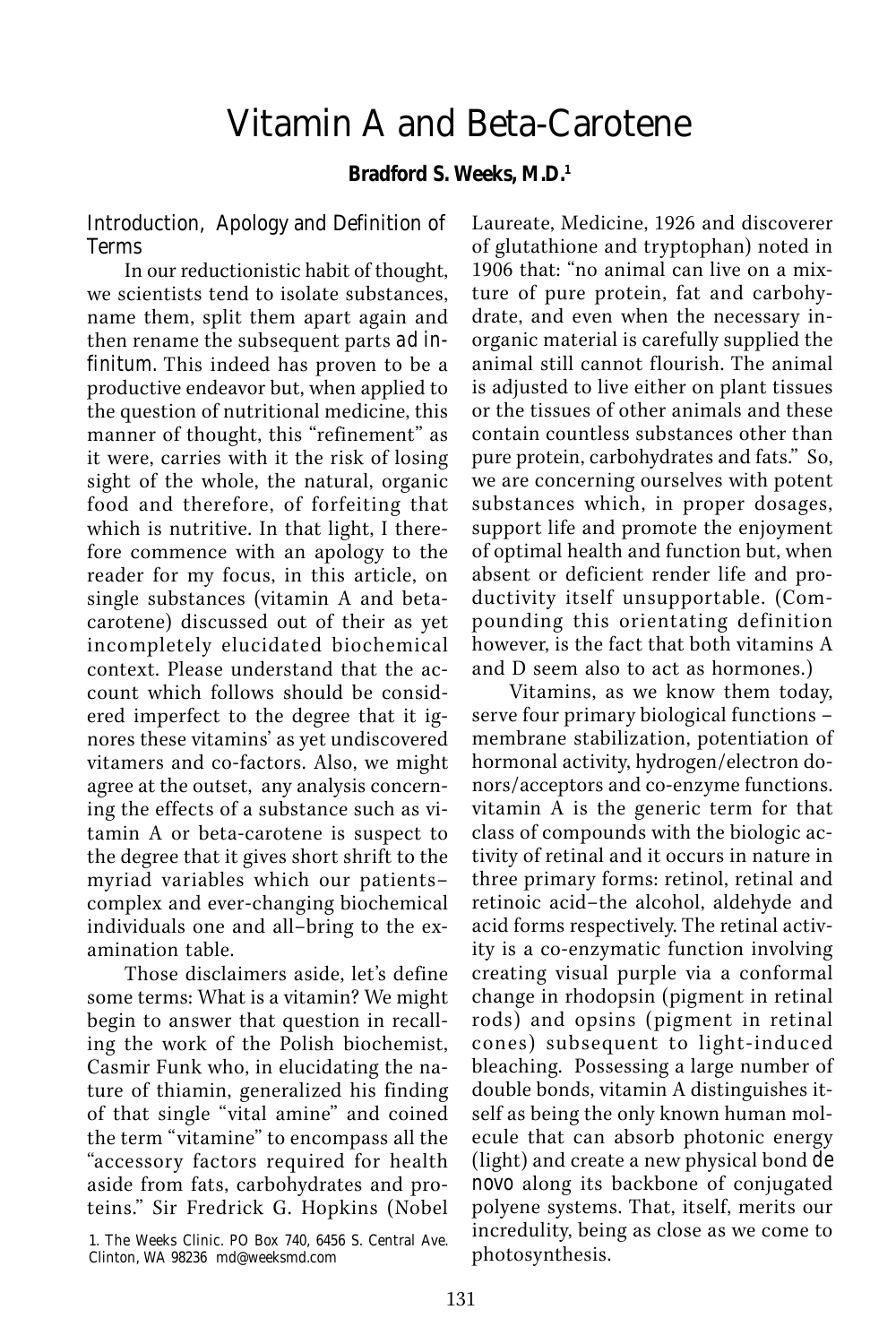#### Forms of Vitamin A

Vitamin A was discovered by E.V. McCollum at the University of Wisconsin (1913-1915)–he also discovered vitamin D and was named Mr. Vitamin by *Time* magazine in 1951–after noting that this new substance prevented xerophthalmia (dry eyes) and night blindness in laboratory rats. Accordingly, the most common physiological association with vitamin A has been visual function which utilizes the retinal form exclusively. However, subsequent research demonstrated that vitamin A deficient animals died prematurely and we now know that the vital effects of systemic vitamin A require primarily the long chain fatty acid retinyl ester (predominately retinyl palmitate) form which is transported in chylomicrons and distributed lymphatically. Both vitamin A and beta-carotene are available for consumption in natural forms (foods and food extracts) as well as in synthetic and analogue forms. Clinical practice seems to indicate that potency and efficacy vary considerably.

# Sources

Vitamin A can occur naturally in animal tissue as the bio-available, pre-formed isoprenoid compounds (retinoids). Animal foods highest in vitamin A include beef liver (10,503 IU/100 g), butter (754 IU/100 g), egg  $(552 \text{ IU}/100 \text{ g})$ , and fish flesh (mackerel, 130 IU/100 g). Of course, unless these animal products are organic, they can accumulate pesticides, heavy metals and other toxins and therefore are typically unsafe to consume on a regular basis. Another consideration in sourcing vitamin A is quite simply that most anything that goes rancid has some vitamin A. Things that inhibit absorption of vitamin A include high protein diets, antacids (especially those containing aluminum) and most rampantly in the elderly population, laxatives which inhibit absorption of all fat-soluble vitamins (A,D,E).

Another source of vitamin A is the class of isoprenoid plant pigments, the carotenoids, numbering over 500 but of which beta-carotene is of primary importance to humans since it, when cleaved by the soluble enzyme beta carotene 15,15 dioxygenase (situated within cells of human mucosa, liver and corpus luteum) yields two vitamin A molecules thereby earning the designation "pro-vitamin A." Good food sources are orange or yellow vegetables and fruits. One cantaloupe offers four times as much beta-carotene as one carrot. Broccoli is another good source of vitamin A, but the chlorophyll (green) camouflages the yellow carotene color. If it weren't for chlorophyll, broccoli would be yellow or orange.

Of primary importance, on the other hand, to the old world chameleon, are the other 400-odd carotenoids which it ingests by feasting on exotic bugs which themselves have eaten myriad plant isoprenoid pigments. Once within the chameleon, not only do these carotenoids sequester themselves within reptilian dermal cells (prismatically formed to magnify the color changing effect) but they directly support osteoblastic activity. Now you know why these magnificent lizards rarely survive captivity; without the exotic plants and bugs, their diet offers inadequate carotenoids and their skeletal structure fails them causing fatal electrolyte imbalances.

Returning to human concerns, we accept exogenous "dietary" vitamin A in two distinct forms: "ready-made" retinoids from tissues or milk of animals or "disassembly-required" beta-carotene or pro-vitamin A from vegetables. Both the free retinal and the intact beta carotene diffuse passively across our mucosal membranes in a process facilitated by dietary fat and inhibited by starvation (actual starvation involving inadequate fats and proteins; iatrogenic starvation involving laxatives such as mineral oil, cholesterol lowering statin drugs and antacids which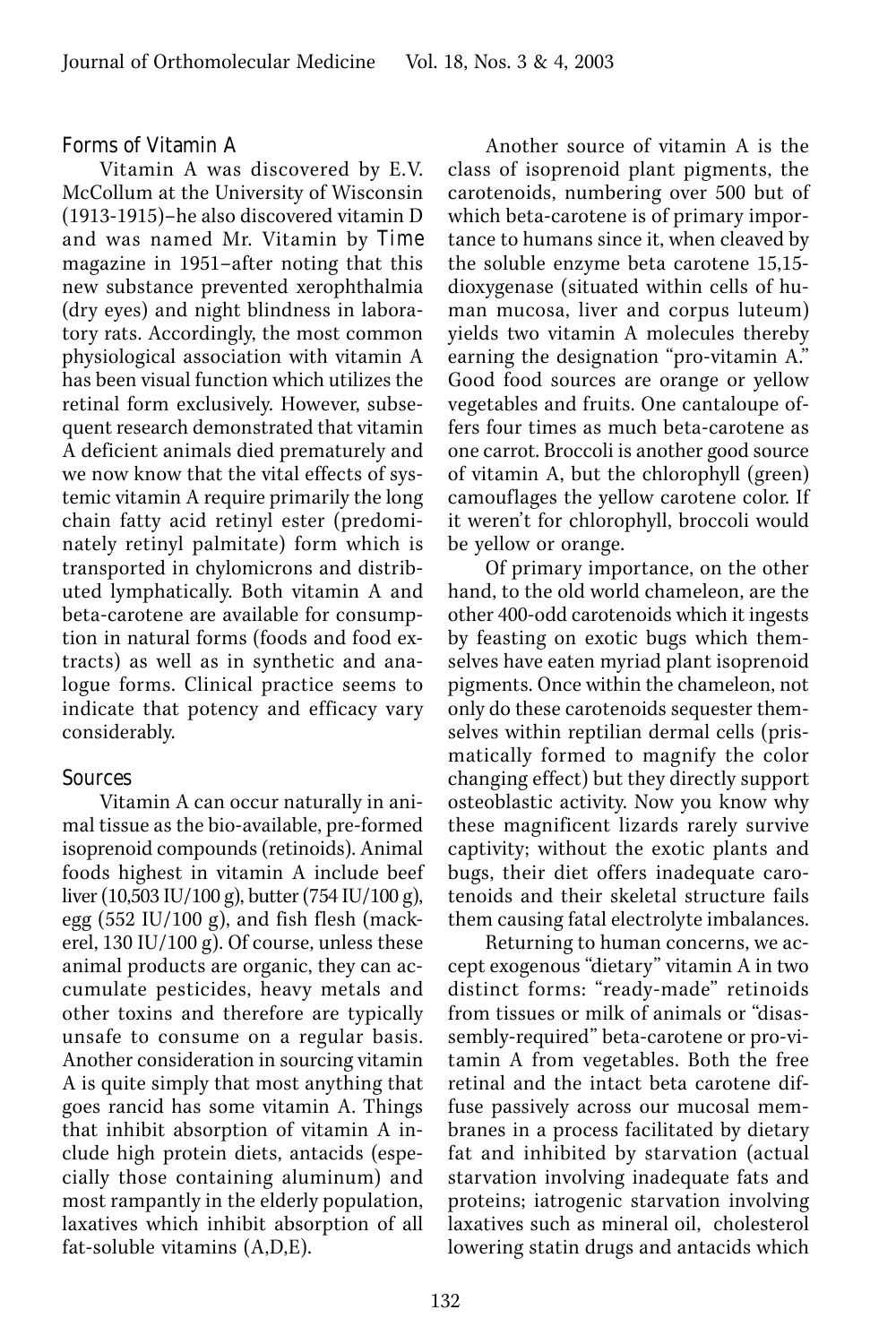inhibit digestion and absorption). Biliary, pancreatic or hepatic diseases can also inhibit absorption and compromise utilization of fat soluble vitamins (A, D, E, K) via similar mechanisms. Primary among the rate limiting minerals for the utilization of vitamin A include zinc, selenium and manganese. Nonetheless, the most common source from which most of us get our RDA of 5,000 IU of vitamin A is our own liver which has the capacity to store up to two years worth of vitamin A at a time.

# Consideration of Vitamin A's Risk/Benefit Ratio

The warnings about vitamin A/betacarotene resolve themselves into two criteria: toxicity from retention of fat soluble vitamins in general, and concerns about disease promoting effect in particular (i.e. cancer promotion and increased fracture risk). We will address each of these in turn.

One cannot read about vitamin A without being warned against taking too much of this substance and yet "too much" remains poorly defined and is currently a source of much debate within nutritional circles. The rationale for caution is easily understood–fat soluble vitamins (A, D, E and K) are not excreted as copiously and frequently as are the water soluble vitamins (the Bs, folate, biotin and C), so they tend to accumulate and can reach toxic levels over time. The logic for limiting vitamin A dosage to 10,000 IU a day therefore is quite clear. However, clinical practice yields a more ambiguous picture. Reports of mega-dosing of vitamin A palmitate for specific orthomolecular indications have informed us of vitamin A's remarkable abilities when given in high doses. Typical of these prescriptions is 200,000 IU given daily over 10 years by Dr. Fred Klenner of Reidsville, N.C. (as reported in the *Medical Tribune*) which at the time of printing, had restored healthy skin to what had been a case of ichthyosis. Klenner himself took at least 75,000 IU daily for 15 years with no toxicity. These are extreme cases which are worth considering in that they remind us of Roger Williams' tenet of biochemical individuality. Those doses may not be appropriate for everyone and the practice of taking far more than the RDA for vitamin A should not be done without the consultation of a knowledgable health care practitioner.

Sometimes, however, conservative low dose consistent with the RDA is not enough to achieve a targeted therapeutic effect. Arany et al.<sup>1</sup> observed that all-transretinoic acid dose-dependently suppressed the growth of cervical carcinoma cells via a sustained activation of interferon regulatory factor 1 and activation caspase-1 in cervical carcinoma cells This anti-cancer effect was achieved by highdose  $(10^{-4}$  M), but not low-dose  $(10^{-6}$  M) treatment constituting yet another justification for dose modification to address specific biochemical goals.

Another recent concern about excess vitamin A involves the statistical correlation of fracture and vitamin A as reported in *JAMA* and the *New England Journal of Medicine.*2,3 To summarize, one notes that the lowest and the highest quintile of vitamin A consumers had an increased risk of fracture whereas, curiously, those in the middle three quintiles did not. Scientific studies are always challenging in that all confounding variables are difficult to comprehend and account for and as Drs. Cranton and Meiss comment in their excellent apology for retaining the current RDA for of vitamin A: "Statistical correlation, if it exists, is never by itself evidence for cause and effect."4

The suggestion that vitamin A might be responsible for an increased fracture rate flies in the face of the understanding of vitamin A's primary effect on bone metabolism: vitamin A deficiency reduces the number of osteoclasts resulting in excessive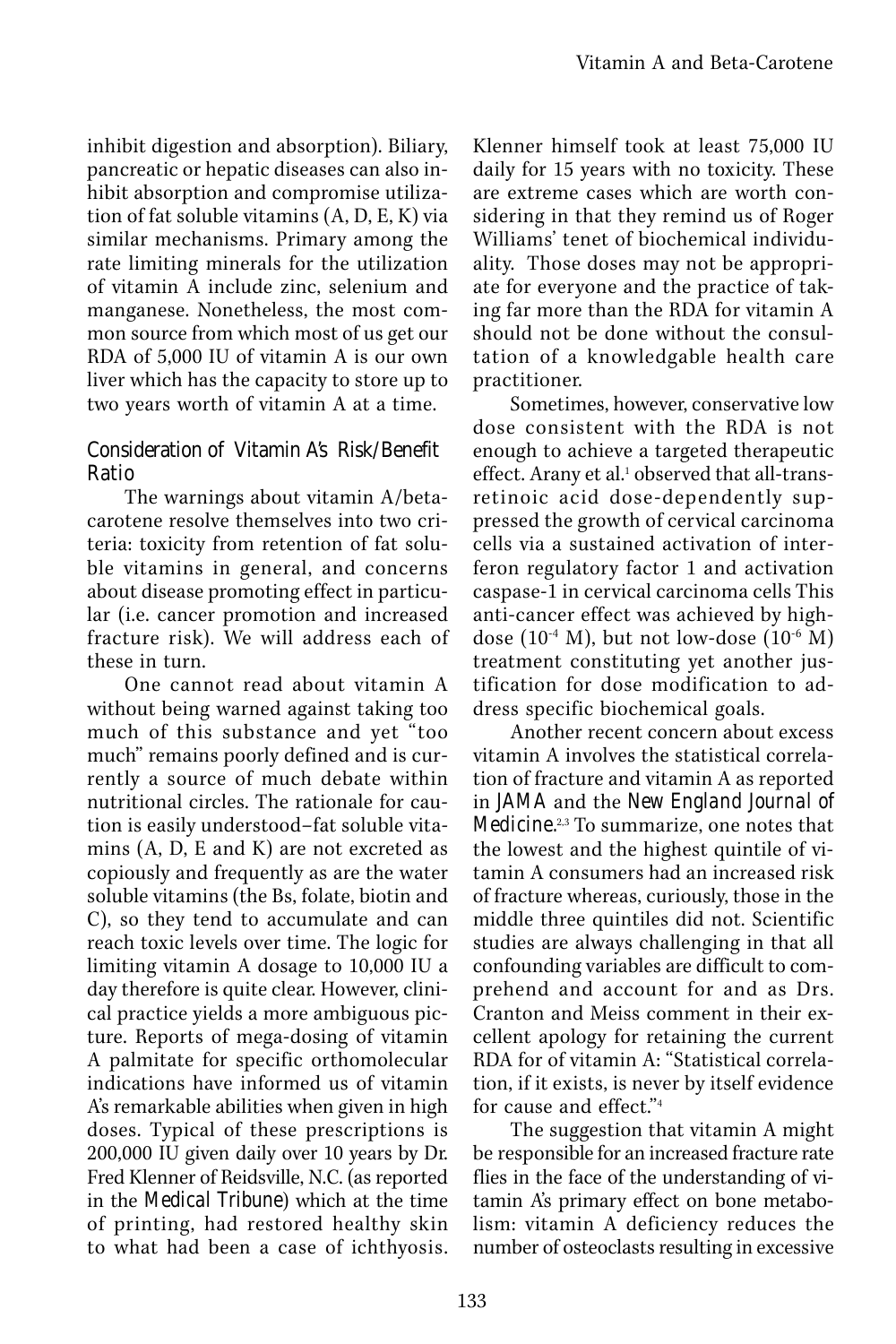deposition of periosteal bone by the unchecked activity of osteoblasts. The subsequent reduction in the degradation of bone-related glycosaminoglycans would also confound anyone claiming that vitamin A toxicity is a risk factor for fracture.

Furthermore, the reader will recall that vitamin A and vitamin D can act antagonistically in general (competition for fat absorption) and in particular (as regards bone metabolism).<sup>5</sup> Any study which discussed vitamin A and fracture risk without addressing the variables of seasonal light and its degree of activation of endogenous vitamin D3 (cholecalciferol) as compared with vitamin D2 (the yeast ergosterol which is often used to fortify dairy products) should be deemed preliminary at best. Furthermore, to attribute the fracture rate to vitamin A in the face of clear scientific evidence that protein rich dairy "liquid meat" has been repeatedly correlated to fracture rate and osteoporosis is naïve at best. (Yes, you read that last line correctly, contrary to the message drummed into us by the American Dairy Council, milk consumption causes osteoporosis and increased hip fractures.6 In part, this is due to its high protein content which acidifies the blood thereby requiring calcium ions to be released from body stores (bone) in an effort to buffer the sudden increase in blood acidity. Therefore, before proposing vitamin A as the culprit for an increased fracture rate, I would have expected the authors to have considered both the role of seasonal light on vitamin D metabolism as well as the role of high protein dairy consumption as causal agents of fracture.

Now we will consider the question of whether beta-carotene is cardiotoxic (both alone and in combination with other multivitamins including vitamin E) which was debated most recently in the *Lancet*<sup>7</sup> where a careful reading of the discussion reveals a disturbing lack of

scientific rigor. Paolini et al.<sup>9</sup> intelligently critiqued the conclusions of a metaanalysis by Vivekanathan et al.<sup>8</sup> by offering common-sense caveats against extending conclusions from one type of study to another. Vivekanathan et al. had concluded that there was no beneficial effect from vitamin E or beta-carotene supplementation in terms of prevention of cardiac events and went so far as to conclude: "the use of vitamin supplements containing vitamin A and beta-carotene should be actively discouraged."8 Paolini et al. noted that this conclusion "contrasts with those of preclinical and epidemiological studies" and cautions that opinions regarding the use of multivitamin combinations should be voiced only after meta-analyses have been concluded on these very combinations (as opposed to applying conclusions from single vitamin studies to the effects which those vitamins may demonstrate when delivered in combination with other vitamins and co-factors).9 Paolini notes that while beta-carotene is an effective trap for singlet oxygen, it is not a potent chainbreaking anti-oxidant. He also reminds the reader of further complexities which might give the careful scientist pause before generalizing conclusions from one study to those involving different variables. For example, Paolini acknowledges that beta-carotene when operating within a context of low partial pressure oxygen can contrast lipid peroxidation whereas it can propagate lipid peroxidation at normal concentrations of oxygen.<sup>9</sup> This word of caution echoes my caveat with which I began this article that discussion of a single vitamin, divorced from its endogenous biochemical context, can be misleading at best and dangerous at worst.

Paolini's appeal for restricting conclusions to those alone which arise through scientific methodology is refreshing. Unfortunately, when invited to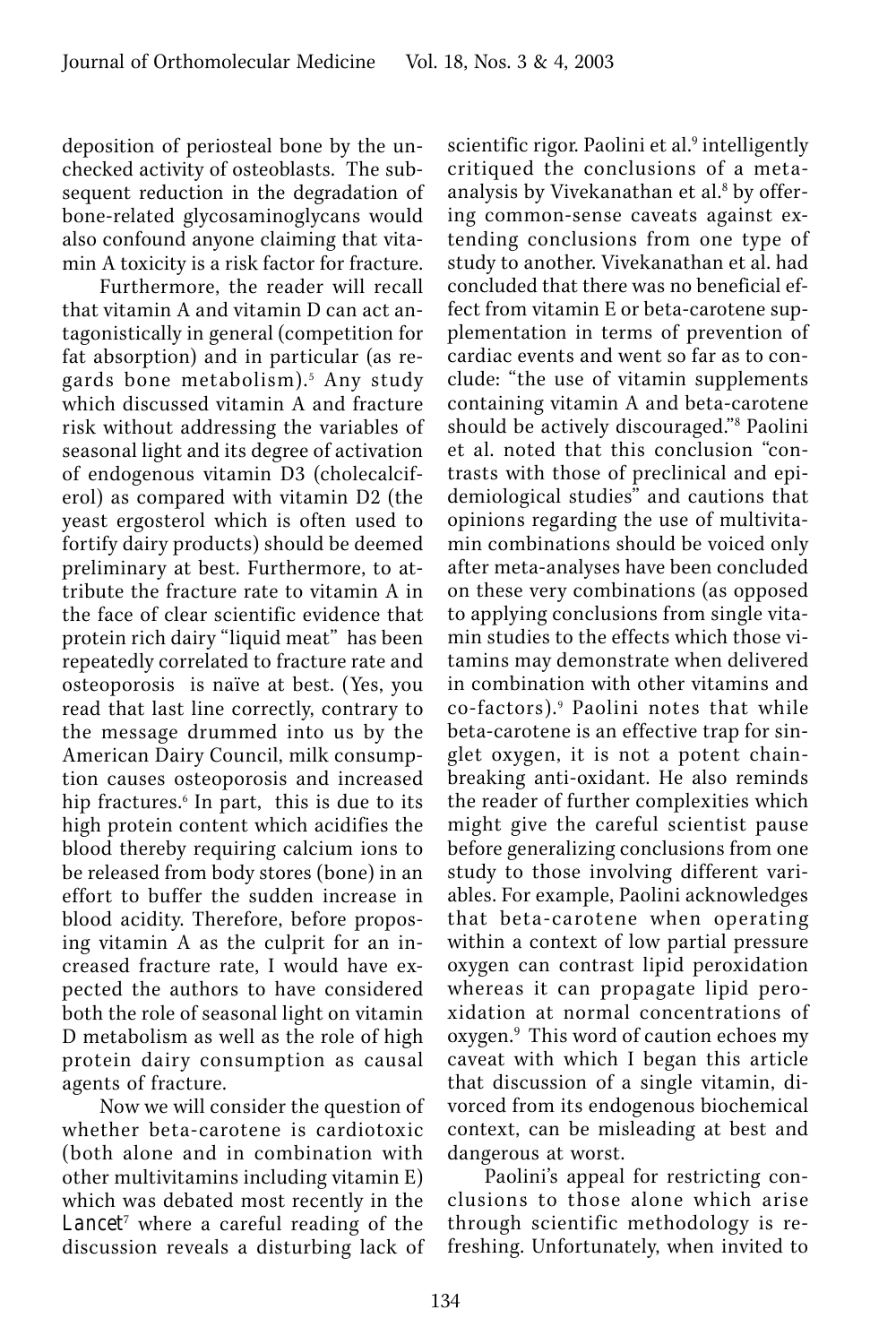respond to this considered critique, Vivekanathan et al. disappoint by failing to address the query, choosing rather to hide behind precedent and citing a prior paper which itself leaves much do be desired from a scientific perspective.10

In summary, these studies which attempted to link vitamin A and beta-carotene to an increased incidence of fracture and cardiac risk were seriously flawed and their uncritical acceptance in the referenced prestigious journals is cause for not a little concern.

# Cancer and Medical Reporting

Because of its well-documented antioxidant and antigenotoxic properties, beta-carotene gained most of the carotenoid attention in the early 1980s and became one of the most extensively studied cancer chemopreventive agents in population-based trials supported by the National Cancer Institute. One of the primary biological anti-cancer benefits of carotenoids is that they confer nuclear protection against intracellular damage.<sup>11</sup> Today, vitamin A and its synthetic retinals are considered among the more promising realms of cancer therapeutics. The chemotherapeutic agent retinoic acid and its derivatives have been used to treat many tumor types. Their antitumor effects are due in part to their ability to inhibit proliferation of cancer cells.12 Therefore, many of us were perplexed by the negative findings of the Carotene and Retinol Efficacy Trial (CARET), (18,314 heavy smokers, former smokers, former asbestos workers given 30 mg synthetic beta-carotene and 25,000 IU of vitamin A or placebo for 4 years) and The Physician's Health Study (22,071 physicians given either 50 mg synthetic beta-carotene or aspirin for 12 years) and The Alpha-Tocopherol, Beta-Carotene Cancer Prevention Study Group, aka "The Finnish Study" (29,000 middle aged, 57.2 years, male Finnish

smokers, over a pack a day for 36 years, given 20 mg, or 33,000 IU, of synthetic beta-carotene). These studies reported in general that beta-carotene not only did not confer benefit, it resulted in an increased cancer rate when compared to the group which did not receive a betacarotene supplement.<sup>13</sup>

In the face of hundreds of studies concluding the opposite (beta-carotene lowers cancer risk), what is a doctor to think when a patient shows him the front page of *The New York Times* from January 18, 1996? That is correct–doctors read it first in the newspaper for, consistent with a rather distressing trend in science today, the results of both the CARET and the Physician's health studies were announced at a Press Conference on January 18, 1996, before either study was published or scheduled for publication. The scientific method–time honored and essential for responsible growth of knowledge–requires diligent effort by investigators and then a frank publication of all resulting data and complete methodology in order that the all-important peer review process may separate the wheat from the chaff. To publish in the lay media prior to peer review is an increasingly common, economically driven abrogation of the scientific process constituting a disservice to the public who read "Vitamin Supplements Are Seen as No Guard Against Disease," on the front page of *The New York Times* (4/14/96). In an unprecedented move, over the objections of the *New England Journal of Medicine,* ABC scooped the prestigious medical journal and used the non-scientific announcement as its lead item for its Evening News that night. The curious observer might note the political economic reality in 1996: a majority of Americans were voting with their wallet and had turned their back on pharmaceutical drugs in favor of nutritional supplements and orthomolecular medicine. This shift in the mar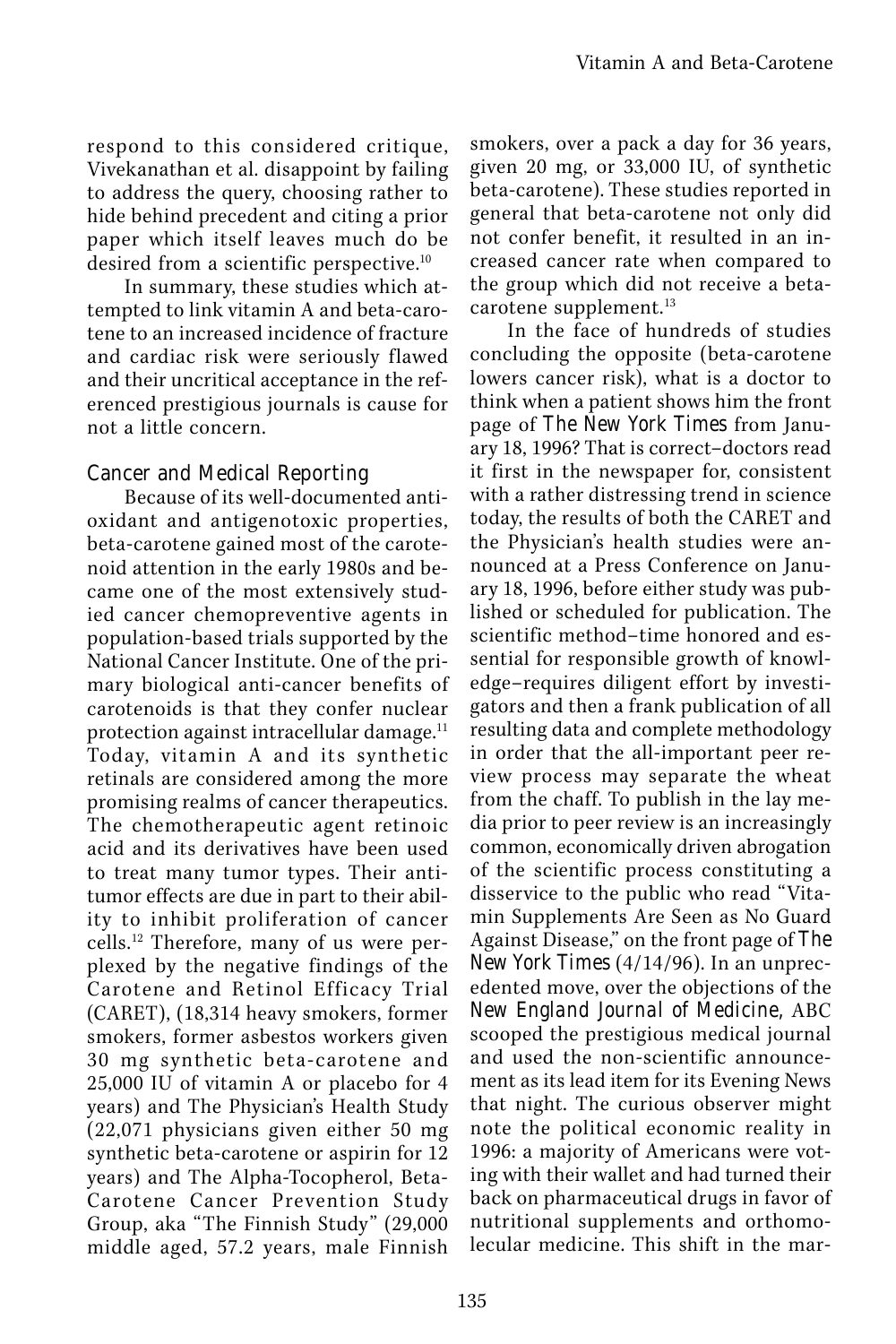ket prompted a response from pharmaceutical companies (delivered via the lay media and through peer-reviewed professional journals) which amounted to a smear campaign. On the political front, a domestic war was ablaze in the U.S. Congress concerning the federal Dietary Supplements Health Education Act (DSHEA) which was enacted over the objections of the Food and Drug Administration (FDA) and allowed the public to retain the right to access nutritional supplements. So, one must appreciate that since the demise of the amateur scientist, scientific methodology always serves a (paying) master and can be used for political economic ends.

Another challenge of responsible research is to consider and report "confounding variables" which might be responsible in part for the declared outcome of a study. In the Finnish study, some significant confounding factors were never considered or reported. These include the incidence of alcohol consumption, the preponderance of a diet high in animal fat and the lack of sunlight–all of which are considered well-known co-factors for cancer. Curiously, the subjects were given 20 mg per day of synthetic beta carotene colored with a known carcinogen, quiniline yellow. More ominously, we recall that this study began soon after the Chernobyl nuclear disaster, and according to Marjorie A. Laughlin, M.D., in a letter to the *Times* (4/28/96). "Finland was one of the first areas to receive heavy fallout." A clearly carcinogenic co-factor was neither considered nor mentioned in either the media blitz or the (later to be published) research paper itself.

A final word on bias relates to the fact that the vitamin A group received a clear reduction in prostate and colorectal cancers as well as a mild reduction in lung cancer, but that positive data was not featured for the American public. Nor were people told the conclusions of the authors of the study themselves whose last words on this topic are important to consider. "No other studies have shown any harm from taking beta carotene, whereas many studies have shown benefit;" "There are also no known mechanisms for toxic effect" and "no evidence of serious toxic effects of this substance in humans." Their overall study conclusion reads: "In spite of its formal statistical significance, therefore, this finding may well be due to chance."

Barron et al.<sup>14</sup> noted in two large, randomized prevention trials, supplementation with beta-carotene increased the risk of lung cancer in two large, randomized trials whose subjects were predominantly cigarette smokers and consumers of alcohol. The suspicion was that beta-carotene used in conjunction with these life-style habits increase the risk of cancer whereas, when taken alone did not. They concluded that beta-carotene was associated with a marked decrease in the risk of one or more recurrent adenomas among subjects who neither smoked cigarettes nor drank alcohol, but for participants who smoked cigarettes and also drank more than one alcoholic drink per day, beta-carotene doubled the risk of adenoma recurrence. At this point, again, not factoring in other nutritional and lifestyle parameters, we are left with the statistical correlation that alcohol intake and cigarette smoking appear to modify the effect of beta-carotene supplementation on the risk of colorectal adenoma recurrence.

A voice of common sense, Paolioni et al. concluded in favor of public health consensus that a diet rich in a variety of fruits and vegetables is healthy but warned against a possible detrimental effects of certain isolated dietary supplements and called for further study.15

Beta-carotene's anti-cancer properties have been vindicated in many other studies. Pradeep et al., for example, recently noted that beta-carotene inhibited lung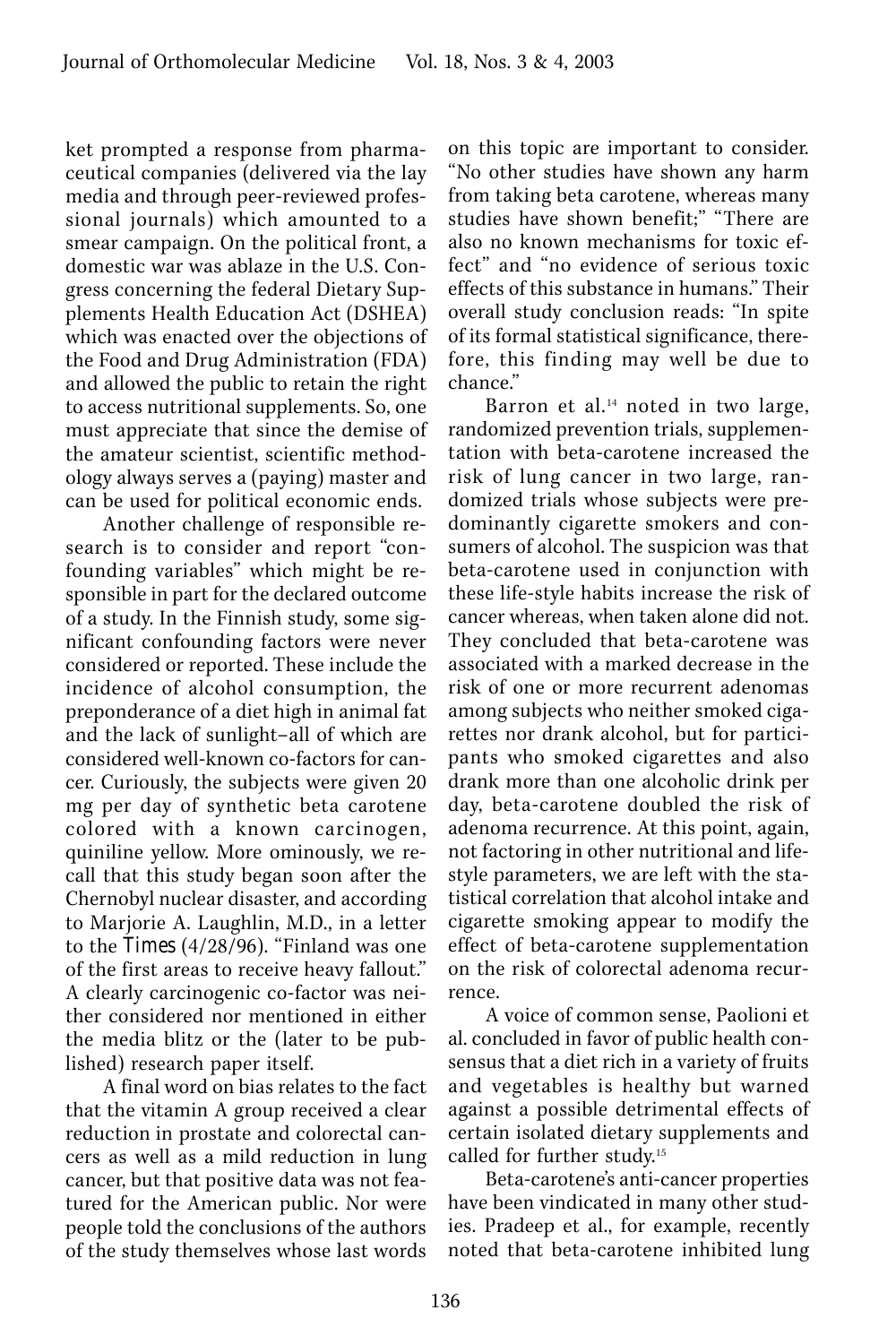metastasis induced by B16F-10 melanoma cells in the C57BL/6 mice model by 71% compared to controls due in part to a reduction of pro-metastatic adents including hydroxyproline, hexosamine, sialic acid and uronic acid. These researchers demonstrated a potent antimetastatic activity of beta-carotene as have many other investigators.16

As far as the Finnish study is concerned, we know from many other studies that smoking decreases serum levels of all carotenoids and that the reduction was statistically significant for beta-cryptoxanthin and beta-carotene. We also know that most foods containing beta-carotene also contain other potent members of the carotenoid family such as alpha-carotene, lycopene, zeaxanthin and lutein and current work suggests that these are more beneficial than beta-carotene though the latter received most of the early praise.<sup>17</sup>

When Wright's group at Yale posed the question about the effect of specific dietary carotenoids and their primary plant food sources on lung cancer risk in a populationbased case-control study of women, they determined that consumption of a wide variety of vegetables has a greater bearing on lung cancer risk in a population of smoking and nonsmoking women than intake of any specific pill containing carotenoid or total carotenoids.18

The distinction of synthetic vs. natural beta-carotene merits some attention especially for those who think that the difference matters only to romantics. Natural beta-carotene presents with a 50-50 mixture of "all trans" and "9-cis" beta-carotene whereas the synthetic form is exclusively "all trans." Gaziano et al. have demonstrated that the natural form has superior absorption and function compared to the synthetic version.<sup>19</sup> Of note is that none of the three studies reviewed above used natural or mixed carotenoids (alpha-carotene, lycopene, zeaxanthin and lutein) which appear to be the more potent anti-cancer agents.<sup>20</sup>

We see the wisdom of eating naturally

occurring nutrients in the context of whole foods rather than always attempting to extract the active principle and using that to the exclusion of many as yet undiscovered co-factors. In terms of context, I recall a story a friend told me of his research in the Amazon as an understudy to a powerful shaman. Once, early in his relationship with the shaman, when presented with a complicated prescription of rainforest herbs used in the treatment of cancer, my friend the ethnobotanist inquired of the shaman: "Which of these are the most essential herbs for this protocol?" To the western reductionistic mind, that is a reasonable question. To the shaman, however, it amounted to an insult not less offensive than a slap in the face. When the shaman turned and walked away without a word from the interview, my friend inquired of the shaman's assistant (perhaps a "resident" shaman?) whether he had insulted his teacher. The response was "Of course you insulted him. Why would you think that he would use any herbs which are not essential?" Equally so, a bit of humility might be in order as we learn to utilize natural substances; probably things are created with very little waste and powerful as beta-carotene is, one might be better served by eating it within an organic vegetable context rather than taking a synthetic form in a pill.

Logically, therefore, considering the above analysis, we are well advised to note the real role for beta-carotene in tobaccorelated cancers. First of all, doctors should get their scientific information from peerreviewed literature rather than from *The New York Times.* Secondly, doctors should advise those at risk for tobacco-related cancers as follows: "If you have an oral fixation, swap the cigarette for a carrot." For herein lies the real connection between beta-carotene and cancer: chewing the carrot offers non-synthetic, full-spectrum carotenoids which have been proven to reduce cancer risks and furthermore, the carrot is free of quiniline yellow and not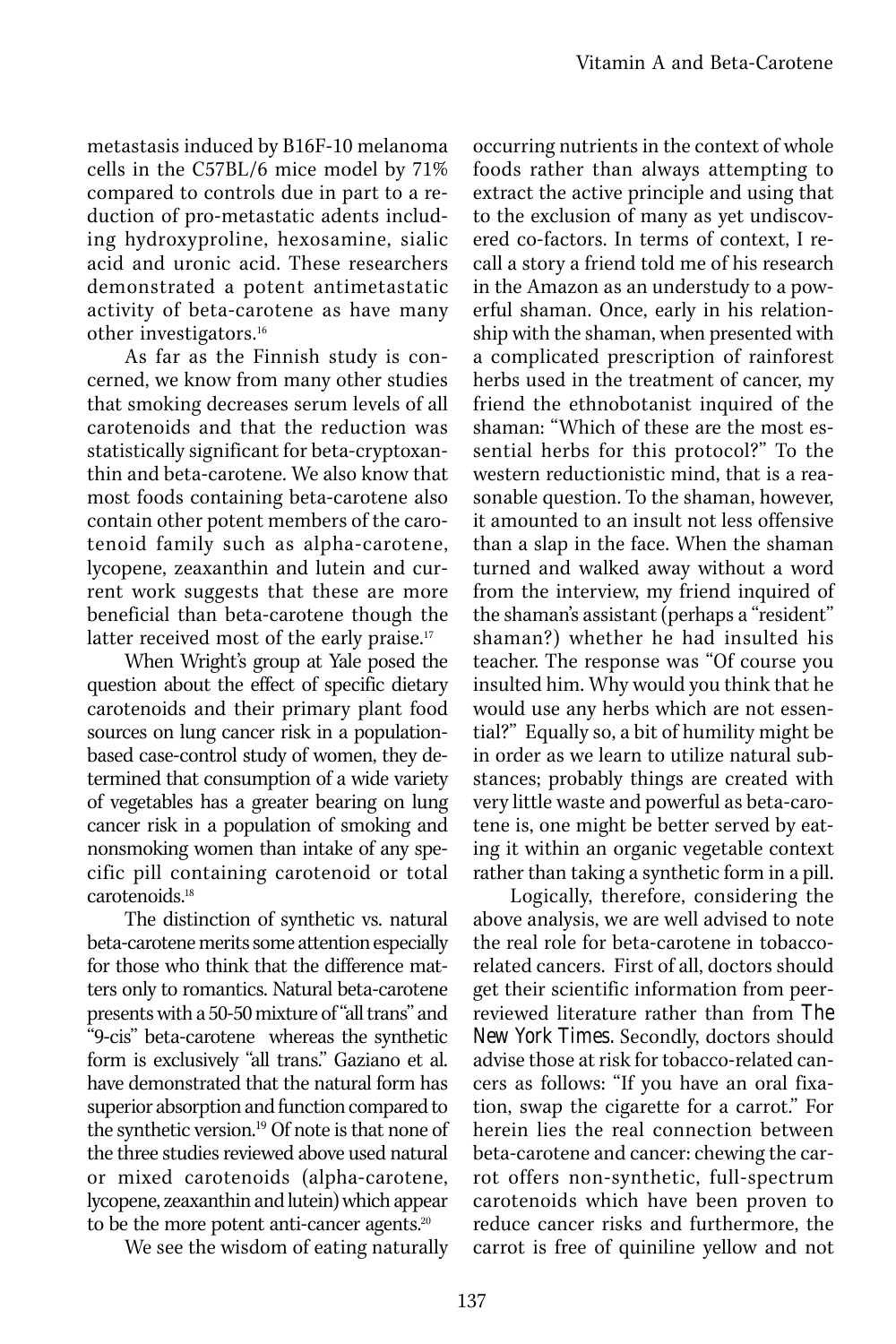laced with radioactive fallout from Chernobyl. However, even an organic carrot cannot reduce the profound cellular damage done by tobacco so we come round again to the all-important focus on diet and lifestyle. Eat right, exercise, stop smoking and drink only in moderation if you want to stop growing cancer.

#### Vitamin A Toxicity

Beta-carotene aside, in considering the risks of overdosing on vitamin A, let's remember the wise words of Hippocrates: "Poison is a matter of dosage" and determine to always practice "medicine by Braille" meaning, give a dose and then stay in "close touch" with the patient in order to gather ample data with which to modify protocols responsibly. We can agree that Mae West's famous quotation, "Too much of a good thing is wonderful," applies delightfully to many things in life but not to vitamin A, which history teaches us can be lethal above a certain dose. In what must rank as one of the worst examples of gauche American tourists ignoring local customs, we recall the story of hungry, arctic explorers who made the mistake of eating polar bear liver (1 million units/gram) and, we assume, never got around to dessert. We now know that animal sources (retinal) are six times more potent than vegetables sources (beta-carotene) a lesson that was not lost on other explorers, most notable S. Stefansson. This more observant "tourist" learned from natives not to eat the liver of arctic animals. In his book *My Life with the Eskimos* (1906), Stefannson records the best way to cook arctic meat: "…according to Eskimo custom, you put the meat into cold water, bring it to a boil, take it off the heat and allow it to cool. You then scrape the fat off the top of the water, drink the remaining juice and eat the meat." In this way, without knowing the name of the fat-soluble vitamin so concentrated in livers, Stefannson kept the vitamin A dosage well within a tolerable range for consumption.

Levels above 100,000 IU of vitamin A are considered toxic (hypervitaminosis) but clinical protocols for skin problems (acne, psoriasis, hyper-keratosis, ichthyosis), visual problems (xerophthalmia, night blindness), and immune deficiencies (viral infections, bronchitis, mucosal resilience), require much higher doses for a discrete period of time in order to bolster vitamin A dependent metabolisms. The signs of excess vitamin A include hair loss, erythema, desquamation, myalgias and headaches as well as mucous membrane reactions including cheilitis, stomatitis and conjunctivitis. The warning signs of vitamin A saturation in the liver include developing a yellow/orange tint to the skin and even the whites of eyes. If this happens, discontinue the vitamin A supplements and the yellow coloring in the whites of your eyes, palms of your hands and soles of your feet will go away in a few months – except for infants. In their case, excessive vitamin A can be lethal. Generally, carotene will turn the skin yellow when the intake is above 20 mg per day (about 34,000 IU) and when consumption is discontinued, no damage results.

Having clarified the risks of vitamin A and beta-carotene, we can now consider the benefits.

#### Vitamin A Benefits

In answer to the question, "Who would benefit from supplementation with vitamin A?" we can simply respond from the orthomolecular perspective, "Everyone who is deficient in vitamin A would experience enhanced health and vitality when given a dosage that replenishes their deficiency." Who are these people? You and I, perhaps? The clinical signs of vitamin A deficiency are all around us and they include a generalized loss of appetite and muscular stamina, retarded growth, a drying and kerotinization of skin and mucous membranes as well as dry and rough feeling hair. X-rays may show periosteal overgrowth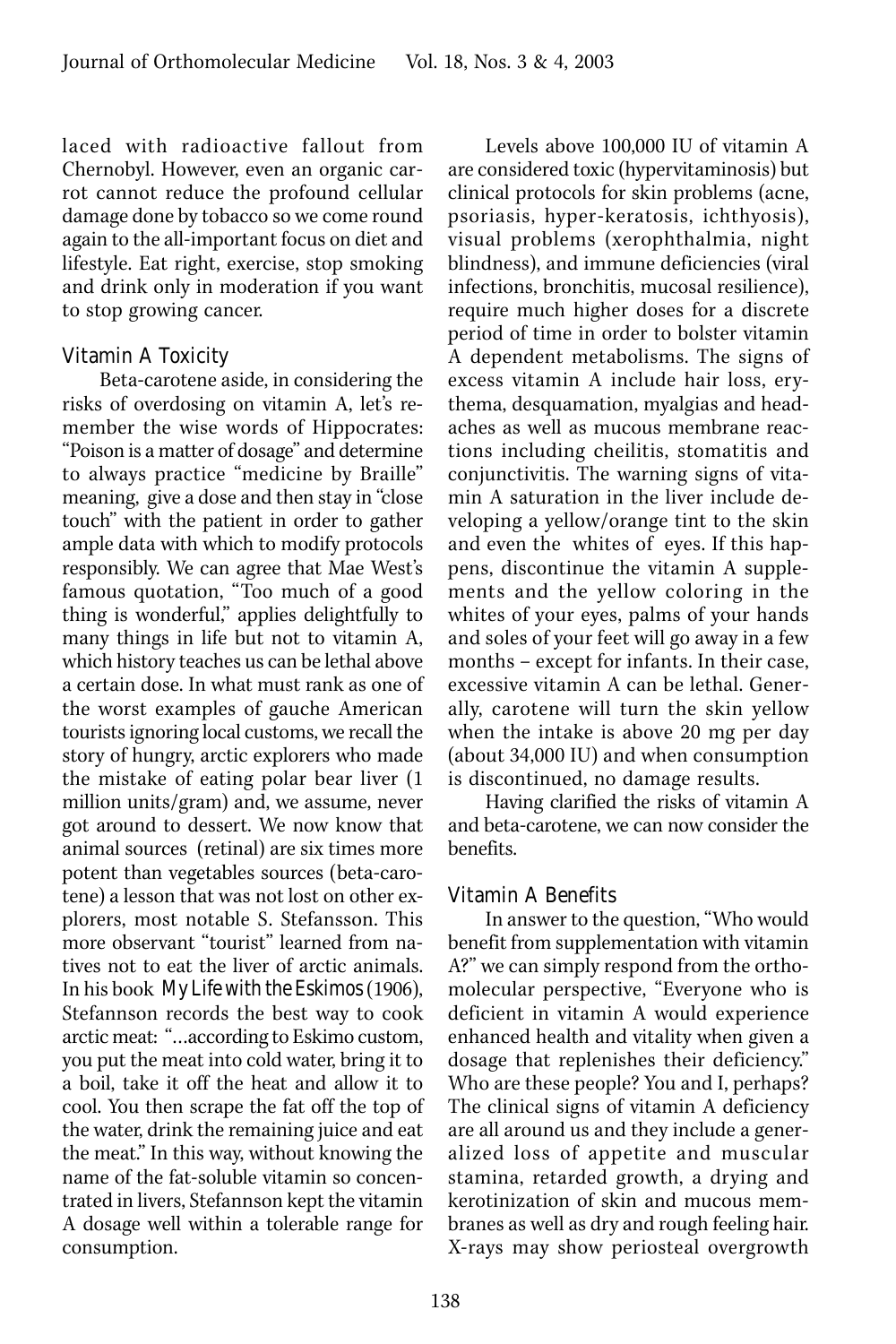which can manifest as sciatica since vertebral foraminae can narrow in this condition. The occular signs, however, are as tragic as they are pathognomic – xerophthalmia (dryness of conjunctiva), crusting and the eventual Biotot's spots ("cheesy" deposits on the conjunctiva near the cornea) all presage easily preventable infant and childhood blindness. If those visual signs are not sufficient, one could have the laboratory quantify liver stores of vitamin. Dr. T. Keith Murray did just this when he examined the livers of deceased Canadians for vitamin A storage and learned that 30% of the specimens had less vitamin A in their livers than would be expected at birth. Additionally, of 500 deceased Canadians, 33% had less than 40 mcg of vitamin A in the liver and 20% had no measurable vitamin A stores at all. This scenario worsens with age as other factors conspire to inhibit absorption of vitamin A–laxatives and cholesterol-binding drugs as well as hypochlorhydria resulting in frank protein deficiency and malabsorption.

# Vitamin A Requirements through Life

One way to appreciate the benefits of vitamin A is to start at the beginning of a life and create a timeline for vitamin A requirements from conception on through life.

*Conception.* Adequate vitamin A is required for fertility and conception. Injections of retinoic acid in testes stimulate spermatogenesis–though there must be better methods available. Vitamin A gradients in uterine mucosal tissue also determine where in the uterus the fertilized egg will implant–a highly significant factor as any obstetrician or midwife will agree.

*Embryogenesis.* Once fertilization is accomplished, embryogensis and cell differentiation will not proceed normally in the absence of adequate vitamin A and carotenoids. As Lampert et al. point out: "The egg yolk of vertebrates contains carotenoids, which account for its characteristic yellow color in some species. Such

plant-derived compounds, e.g. beta-carotene, serve as the natural precursors (provitamins) of vitamin A, which is indispensable for chordate development. As egg yolk also contains stored vitamin A, carotenoids have so far been solely discussed as pigments for the coloration of the offspring...Our data provide strong evidence that, for several developmental processes, retinoic acid generation depends on local de novo formation of retinal from provitamin A via the carotene oxygenase, revealing an unexpected, essential role for carotenoids in embryonic development."21 Subsequent neural growth and development in utero and on through infancy rely to a great degree upon vitamin A and betacarotenes just as children rely upon these vitamins to support skeletal growth.

*Infancy.* In order to survive infancy and grow into childhood, vitamin A is required in a very dramatic manner. Diarrhea and bronchitis kill more third-world children than any other disease, so what is vitamin A's role in these two diseases? A "chicken and egg" question which perplexed Dr. Al Sommer (and eventually earned him the prestigious Albert Lasker Award) was whether diarrhea caused vitamin A deficiency, or vitamin A deficiency caused diarrhea. Since infant diarrhea is lethal in many parts of our malnourished world, this question merited close consideration. In 1982, then a 40-year-old Johns Hopkins ophthalmologist doing research in infant blindness from vitamin A deficient xerophthalmia (dry eyes), Sommer noted that most of the 4,000 Indonesian children in his study had died of infant diarrhea or bronchitis. Wondering which was causal, he crunched numbers and discovered that a child with night blindness when the study began was three times more likely to die by the end of the study than a child with normal vision. If the child had Bitot's spots, the risk of death was six times higher. With both symptoms, death was nine times more likely. His subsequent publication<sup>22</sup> was met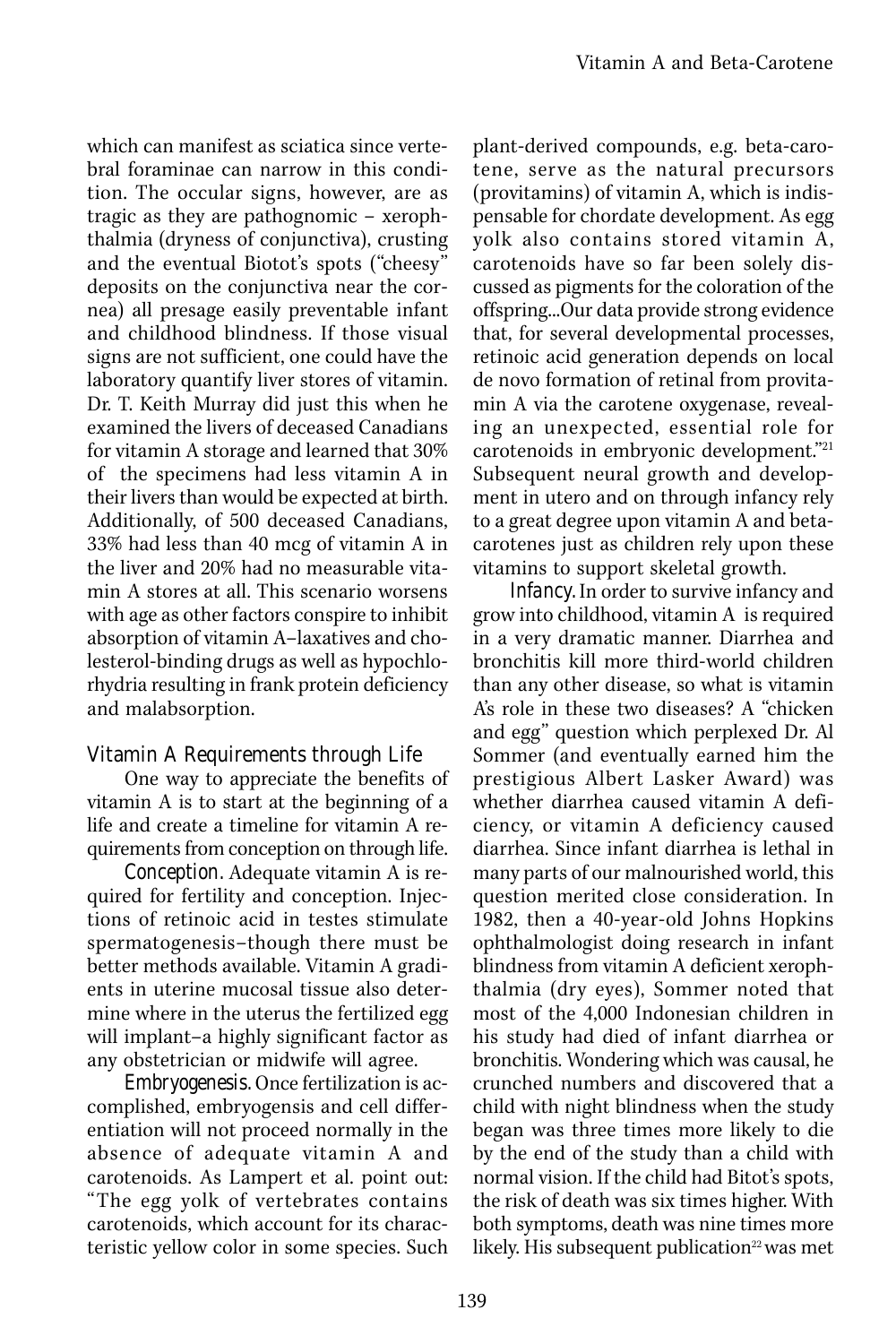with indifference, but his clinical trials (Indonesia 1984 and Nepal from 1989 to 1991 demonstrating 34% and 30% less death in vitamin A supplemented groups) got some attention. In the eyes of prominent nutritionists, Sommer went from being an ignorant ophthalmologist mucking about in nutritional matter to a vilified trespasser.

After presenting a new study (N=15,000 infants) demonstrating 34% fewer deaths in the vitamin A supplemented group, Sommer finally got a reaction. "That's when all the knives and spears came out," he says, relishing the memory. Finally in 1985, after deigning to do a patently unethical double-blinded placebo controlled study where 15,000 children received vitamin A and 15,000 unfortunate infants were given a placebo, his finding that the vitamin A group had experienced 30% fewer deaths than the placebo group was considered persuasive. Sommer recounts their ultimate reaction: "It's a famous phenomenon, like the stages of grief," he says. "First they ignored it. Then they got angry. Finally they say, 'We knew it all along.' " What they didn't know, however, until Kozakova et al. published in April, 2003, was the mechanism of action whereby vitamin A deficiency compromises mucosal barriers and leads to diarrhea.23 These researchers observed that vitamin A deficiency led to a strong reduction of certain enterocyte enzymatic activities, which in turn precipitated a lethal dysbiosis with increased bacterial translocation and consequent diarrhea.

Closer to home, vitamin A deficiency has been implicated in Sudden Infant Death Syndrome (SIDS). Alm et al.24 found an association between low or no vitamin A supplementation and an increased risk of sudden infant death syndrome during their first year of life. This effect persisted when an adjustment was made for potential confounders, including socioeconomic factors.

*Adolescence.* Once safely into adolescence, people require vitamin A for its anti-viral and anti-acne effect as well as to minimize the unsightly hyper-keratosis (those bumps on the back of your arms) which you thought was "just something you have to live with". Not so. You can live without it if you avoid saturated fats and sugar and take adequate amounts of vitamin A and flax-seed oil. Vitamin A comes to the rescue with its more generally appreciated benefit–the enhancement of night vision now that the kids are borrowing the car and staying out too late at night. If your visual acuity is diminished in the dark beyond what is expected, try vitamin A as well as selenium and zinc.

*Young Adulthood.* The college students in my practice all have vitamin A palmitate in their first aid kits. We know that stress is an immune suppressant and given the velocity of life at this age with the inevitable "all-nighters" my college students know to take a megadose of vitamin A palmitate at the first sign of sore throat, cough or that ominous feeling of "I am going to be sick tomorrow." They report, however, that after taking the megadose of vitamin A before going to sleep, they invariably awaken the next morning feeling great. Their chief complaint becomes, "I never get any sick days..." The exception to this treatment protocol, of course, is pregnant or potentially pregnant women who understand that megadoses of vitamin A can be dangerous for the fetus. Women enjoy another benefit of vitamin A, however, that the men cannot: rapid, painless resolution of that terrifying Pap smear result: cervical dysplasia. Like most virus-related illnesses, cervical dysplasia is effectively treated with vitamin A along with other complementary nutrients such as selenium, vitamin E and beta-carotene.

*Middle Age.* Years ago, Abram Hoffer, M.D., Ph.D. pioneer orthomolecular scientist and physician, noted that niacin cured his bleeding gums (gingivitis). This simple observation ultimately resulted in collaborative research demonstrating the role of niacin as the gold standard for treatment of hypoercholesterolemia. Vitamin A is a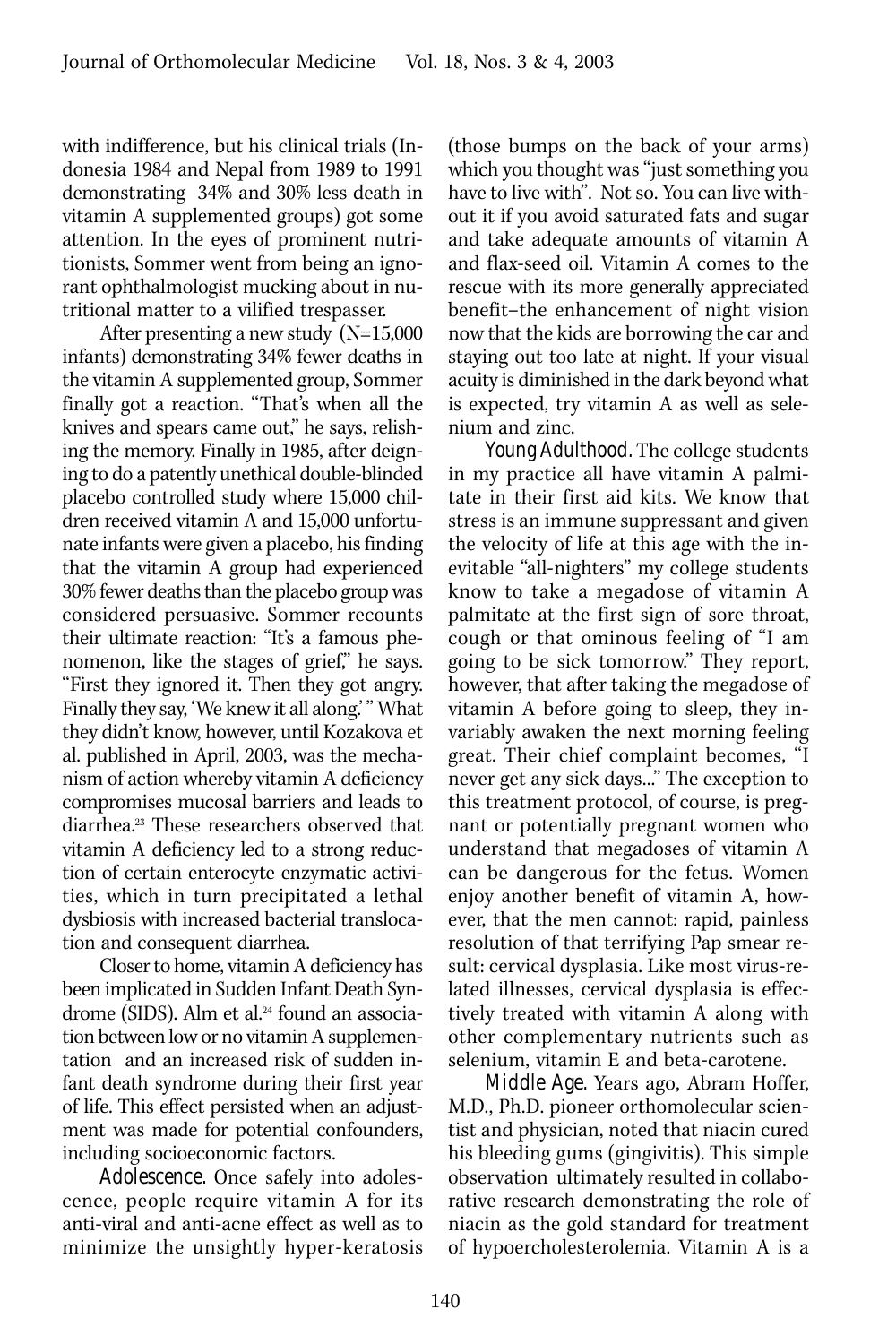heart-healthy nutrient which can also treat gingivitis. Furthermore, patients with related and compounding diseases such as diabetes and glaucoma also tend to be deficient in vitamin A. Streb et al. noted that retinoids and their synthetic derivatives exert a systemic effect on dermatological and neoplastic processes.25 Retinoids, the natural and synthetic derivatives of vitamin A, have been used clinically to treat a variety of dermatological and neoplastic diseases through the binding and activation of a family of nuclear receptors that modulate gene transcription. Their work demonstrates that retinoids minimize experimental vessel wall narrowing due to atherosclerosis, post-balloon injury stenosis, and bypass graft failure. Retinoids also promote a differentiated phenotype in smooth muscle cells. Given the similarities in the pathogenesis of neoplasia and vascular disease, we ought not be surprised to learn that many in vitro studies report beneficial effects of retinoids on cell migration, proliferation, apoptosis, matrix remodeling, fibrinolysis, coagulation, and inflammation, all of which should make the cardiologists sit up and take notice.

*Old Age.* Another illness that plagues us as we age is bronchitis. This, too, is humbled before the immune-enhancing and anti-viral power of vitamin A. How does vitamin A protect the mucous membranes and thereby reinforce our barrier immunological defense system? Conceptually speaking, you can understand vitamin A as the protector and nurturer of mucus membranes. That includes the entire gastro-intestinal tract from sniffles to diarrhea. In addition, vitamin A protects the urogenital tract, most specifically the female cervix and vagina, which can be successfully treated with vitamin A if ulcers or dysplasia occur. Through a number of mechanisms including immune stimulation (it increases IgA antibodies), vitamin A allows for proper functioning of T and B cells as well as cellular immune modulators called

cytokines. This means if your vitamin A level is low, you are not immunologically "buffed." Any mucous vulnerability including (from top to bottom) nasal allergies, sore throat, gastritis, ulcers (including Crohn's disease and ulcerative colitis), and cervical dysplasia all signal a deficiency of vitamin A and all benefit from a simple nutrient which third-world doctors have long called "the anti-infection vitamin." These doctors are not concerned with vitamin A toxicity, rather they see patients dying of vitamin A deficiency as it manifests in a great variety of infectious diseases which ravage poor countries, including fatal diarrhea (noted above), many respiratory ailments, tuberculosis, ear and eye infections, and malaria. (Delighting as I do in critters, I can not resist sharing that one common side effect of malaria is vitamin A deficiency. Thanks to Mizuno et al.,<sup>26</sup> we now know why. It seems that the parasite *plasmodium falciparum* covets vitamin A and actually sequesters it away from the human host in order to take advantage of vitamin A's anti-oxidant properties to resist the intraerythrocyte oxidative stress of the host's immune system.)

# Anti-viral Effects

Antiviral effects are especially important as the flu season approaches, but there is more. Let me assume that you missed the recent American Society for Microbiology meeting where Professor Richard Semba, M.D., of the prestigious Johns Hopkins University Hospital presented his research demonstrating that pregnant women infected with HIV (AIDS virus) who also were vitamin A-deficient were much more likely to transmit the virus to their newborn infants than were HIV-infected mothers who had adequate amounts of this important vitamin. Specifically, with low vitamin A, the transmission rate between mother and infant was 32%, whereas with adequate levels the rate was only 7%. Additionally, 93% of the infants born to the vitamin A-deficient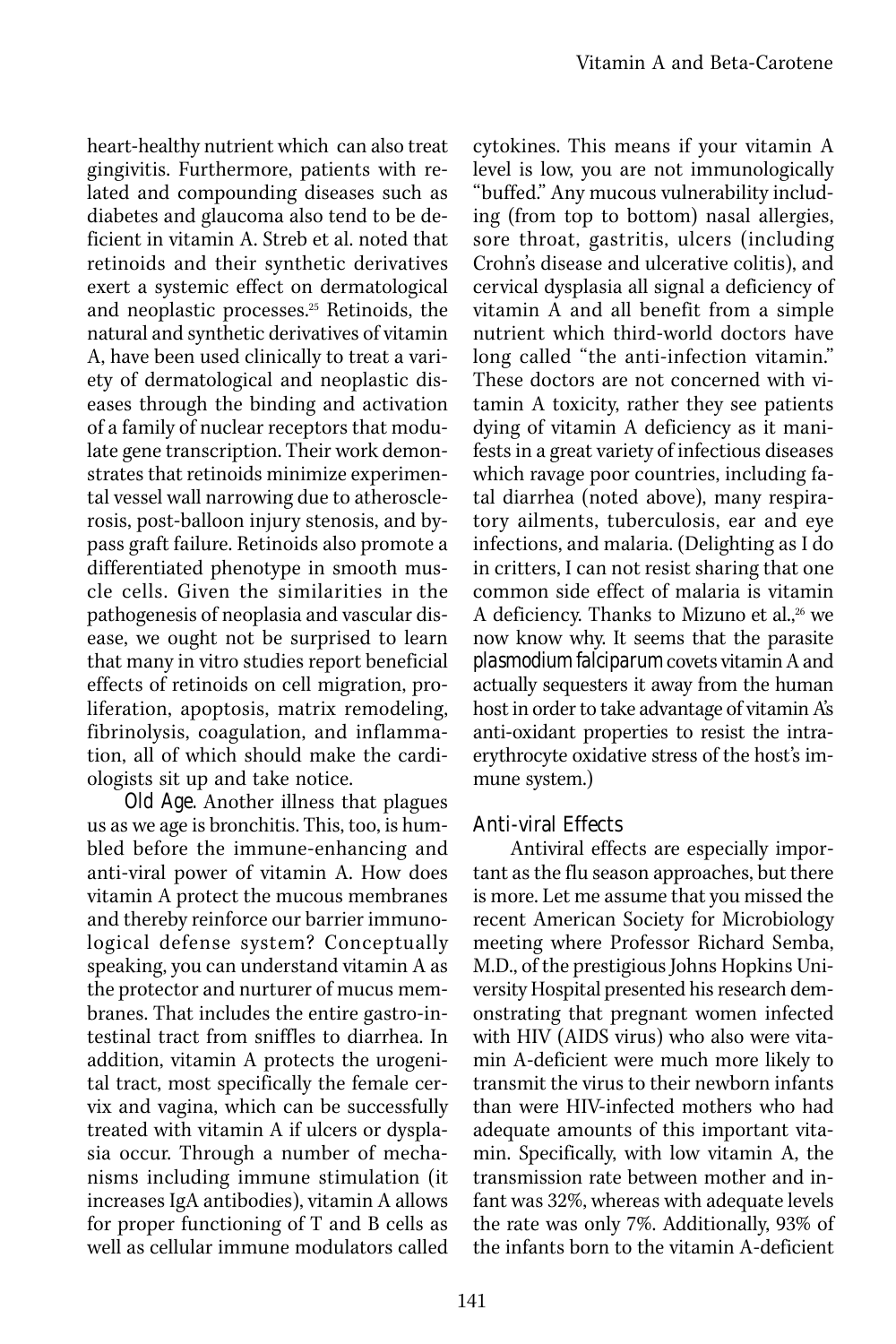women died in the first year of life compared to only 14% of those born to women with adequate levels of vitamin A.

If you are pregnant and infected with HIV, you are in a dangerous situation, but more vulnerable still is your unborn child. If you are not careful, the blissful moment of delivery will be dashed by the infection of the newborn with the HIV. Doctors and scientists have long-sought a way to interrupt the viral replication of sexually-transmitted diseases so that a baby can be born while escaping infection from its mother. Vitamin A is our best bet so far according to recent research.

This scenario reminds me of the fairy tale, Sleeping Beauty, where all have gathered to bestow blessings upon the infant princess, but the evil aunt, wrathful at nothaving been invited to the christening, swoops in to cast her lethal spell. Like the fear cast by AIDS, her power appears supreme. None of the assembled can dispel her deed entirely. Grief settles upon the mute throng. Then, quietly, the last good fairy, who had patiently awaited her turn to bless the infant, humbly comes forward to ameliorate the death sentence by decreeing that Sleeping Beauty shall not die. Rather, at the appointed time, she will prick her finger and fall into a deathlike sleep to be awakened after 100 years by true love. Thus it is with the humble vitamin A. Semba's research on vitamin A's ability to interrupt the transmission of HIV from mother to child seems to be the stuff of fairy tales. The cost of the vitamin A in Semba's study was a whopping two cents a day. Have you priced AZT recently?

Research of such importance merits follow-up studies and indeed Fawzi et al. published just such work in April of this year. In their study, $27$  HIV type 1-infected women from Tanzania (1078 in number) were randomized in a placebo-controlled trial to examine the effects of supplementation with vitamin A (preformed vitamin A and beta carotene) and/or multivitamins (vitamins B, C, and E). The investigators found that maternal receipt of vitamin A significantly reduced the risk that the child would have cough and pneumonia and concluded that the provision of multivitamin supplements (including those with vitamins B, C, and E) to HIV-infected, lactating women may be a low-cost intervention to improve their children's health. Would someone please recount this to Bill Gates or George Bush since they are so focused on fighting AIDS in Africa with expensive and toxic pharmaceuticals all the while ignoring the fundamentals.

#### Cancer and Vitamin A

Fundamentals (diet and lifestyle) aside, vitamin A does have proven benefit in the treatment of cancer. The most extensively studied agents in cancer medicine involve vitamin A analogues including all-transretinoic acid, 9-cis-retinoic acid, and 13-cisretinoic acid. Vitamin A has two immune regulatory functions: it has an immune stimulating effect by prodding cellular differentiation of myeloid progenitors toward the beneficial neutrophil lineage.<sup>28</sup> and by lowering IGF-1 (itself associated with increased risk of most cancers).<sup>29</sup> These vitamin A analogues may exert their antineoplastic effects through the regulation of tumor suppressor genes such as RAR-beta2. In addition, the toxicity and efficacy of retinoids administered concurrently with other biological and cytotoxic agents is promising for a broad range of cancers including renal cell carcinoma, breast cancer, myelodysplasia, prostate, cervix, and other malignancies. Newer and more selective retinoids and rexinoids are completing phase I and phase II studies and hold promise.30 Even more intriguing is the role of vitamin A in preventing metastatic disease process as described by Weinzweig et al.<sup>31</sup> who found that vitamin A stimulates collagenous encapsulation around several murine breast and lung tumor systems. Tumor encapsulation process such as this can allow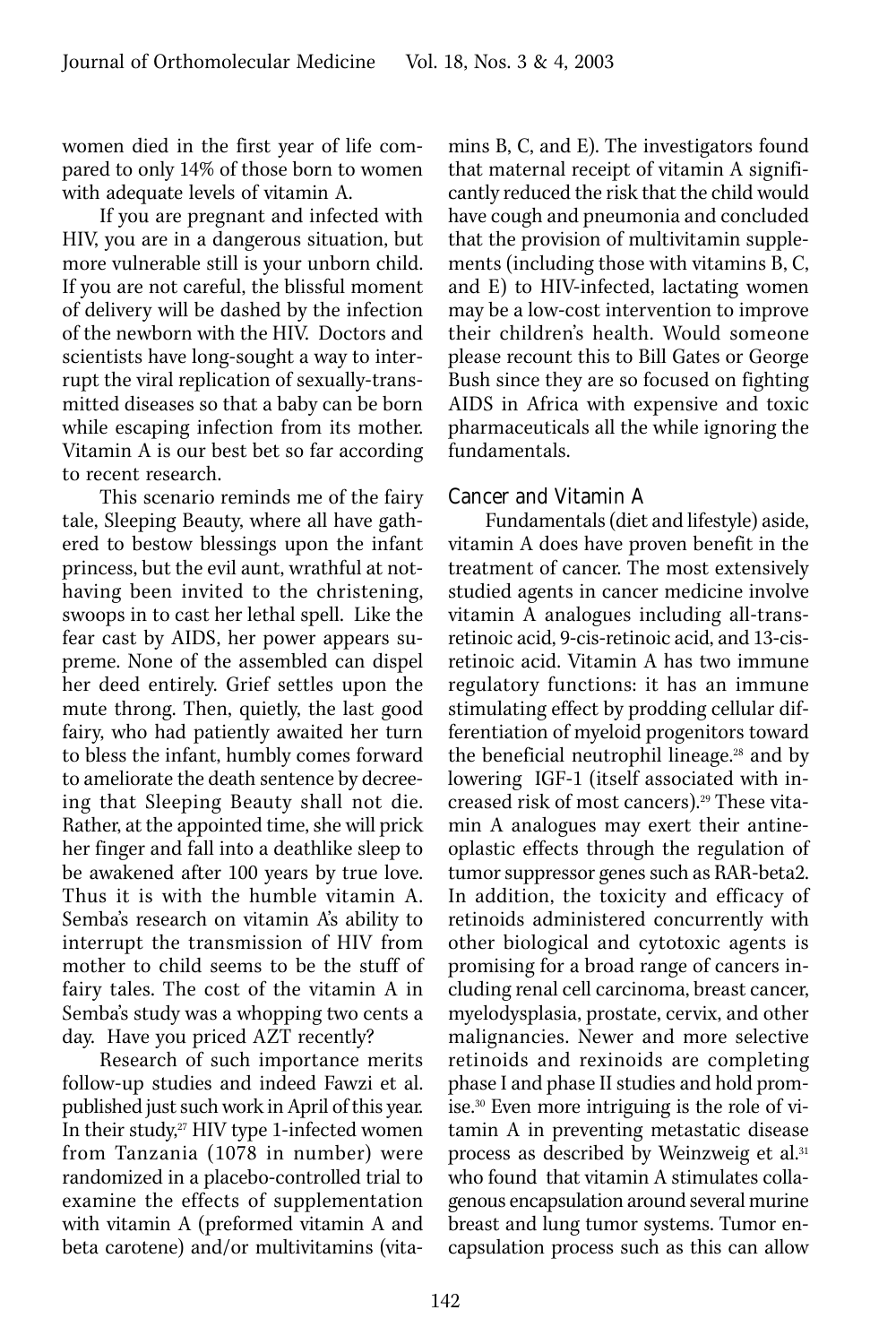for easier surgical excision at the least and optimally afford life-saving benefit. To quote from their findings:

"Vitamin A could promote the encapsulation of a murine melanoma. Sixty days after tumor inoculation, a 60% survival rate was observed in the control group as opposed to the vitamin A-supplemented animals, which demonstrated a 100% survival rate in both groups (n=5 in each group). Decreased mean tumor size and gross tumor in most vitamin A-supplemented animals were statistically significant when compared with the control animals. The control animals had a mean tumor size of 26.1 mm, whereas the post-vitamin A group had a mean tumor size of 5.7 mm. One hundred percent of the control group exhibited tumor; one animal had distant metastases. The pre-vitamin A group did not exhibit any tumor growth, and the post-vitamin A group exhibited tumor growth in 40% of animals. Neither vitamin A-supplemented group showed any evidence of distant metastases. The animals supplemented with vitamin A demonstrated decreased tumor growth and metastasis."

The authors concluded that vitamin A offers a potential prophylactic and therapeutic role in the treatment of malignant melanoma.31 Other researchers demonstrated vitamin A's potent anti-proliferative and anti-inflammatory properties mediated through inhibition of Th1 cytokine production. Kinoshita et al. concluded that treatment retinoic acid significantly alleviates autoimmune renal disorder and prolongs survival in SLE-prone NZB/W F(1) mice; thus suggesting a novel approach to the treatment of patients with lupus nephritis.<sup>32</sup>

# Vitamin A and the Flu

After reviewing the risks and benefits of vitamin A and beta-carotene, I will leave you with a simple message involving the single most beneficial role for vitamin A in my medical practice. However, I must warn you, that my having shared this informa-

tion with patients over the years has done more to keep patients out of my office than any other preventive medicine clinical pearl. In other words, what I am about to tell you is a business loser! This clinical gem concerns the common flu with its fever, sore throat, cough, headachy and nauseous feeling–the common flu that lays us out each year. When I practice, people don't catch the flu. The flu catches you. If you've ever body-surfed and been caught by a monster wave that flung you out beyond the crest, then slammed you down on the notso-soft beach, then you know what the flu feels like. It wrings you out and hangs you out to dry, aching in every moveable part.

Want to avoid the flu this season? Those post-nasal-drip sore throats and sniffles, sinus congestions that erupt into unbelievable headaches, body aches typical of the flu that reveal a smoldering viral infection? Upset that every time you get a flu shot, you seem to come down with the flu? Wondering how to brace yourself against the damp and howling winter winds? If so, at the next sign of a cold coming on, consider a cheap, easy and highlyeffective remedy for you and those you love. My recommendation is to take A (sic) vitamin. That's right: vitamin A. To be specific, the palmitate form and the key is the dosage. I prescribe high doses for a short period of time, 100,000 IU at onset of symptoms and another 100,000 IU at bedtime. Typically, that aborts the flu and my patients awaken feeling great the next morning. For those who need more immune support, that protocol of 100,000 IU twice a day can continue for no more than a week (to be on the safe side). Feeling nervous about recommending that to patients? Well, remember that toxic levels are determined not only by amount but by duration of exposure. Therefore, 100,000 IU for a day or two is not only safe, it's highly effective. Don't let your patients continue on that dosage for more than a week as that can, in some cases, saturate the liver storage capacity. Do not use this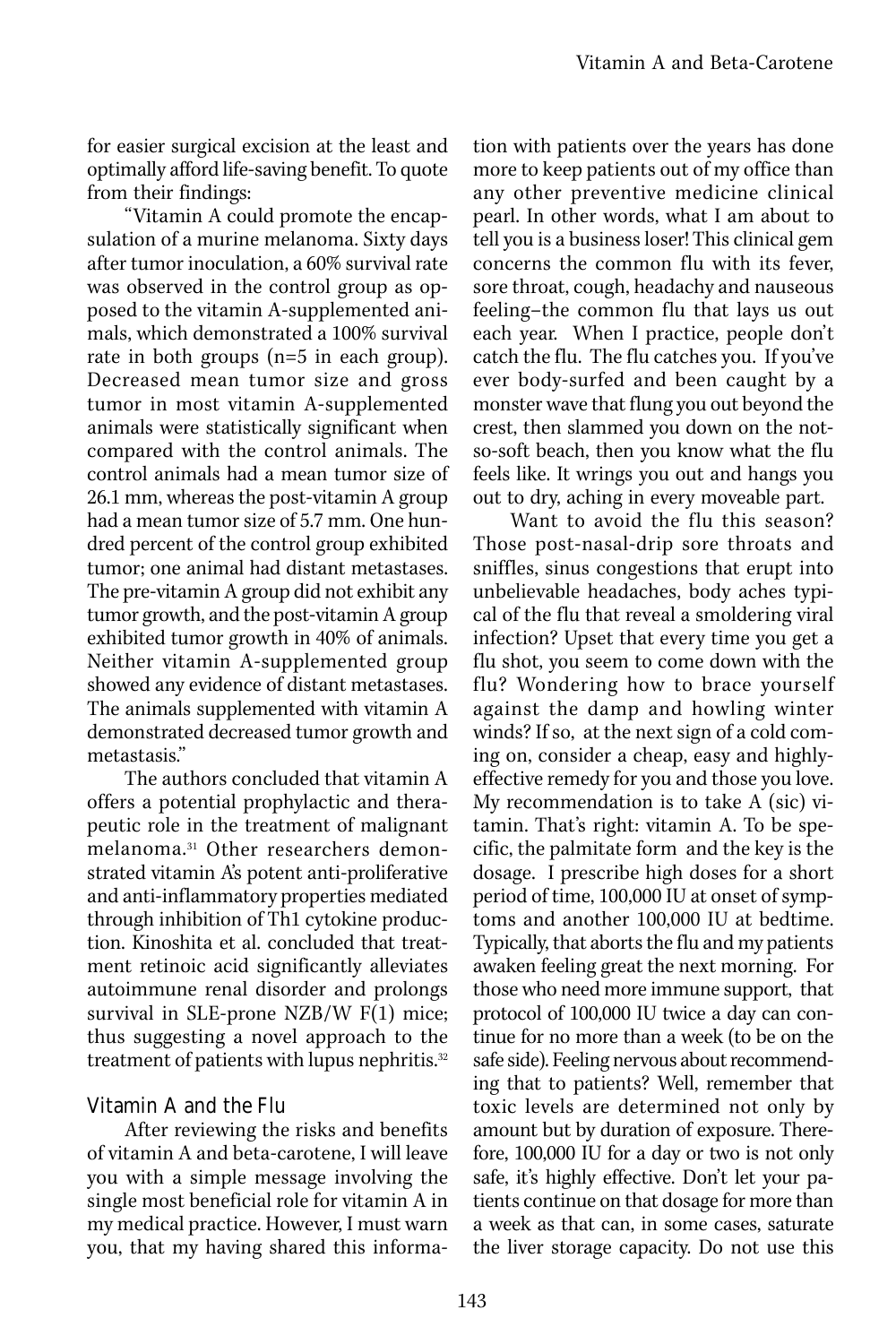protocol in pregnancy or for women of childbearing age who might be pregnant since too much vitamin A can be teratogenic to the fetus. Also, to reiterate, this protocol works best if started at the *onset* of the flu and not as well after the symptoms are already wreaking havoc with you. I teach patients to use high dose vitamin A at the onset of an acute immune challenge but they all know to use vitamin C chronically. Once the flu is underway, vitamin C is your best friend, as Dr. Linus Pauling wrote in *Vitamin C and the Common Cold.* So remember: "A for acute and C for chronic" and you will be looking at an empty waiting room in no time.

#### References:

- 1. Arany I, Ember IA, Tyring SK: All-trans-retinoic acid activates caspase-1 in a dose-dependent manner in cervical squamous carcinoma cells. *Anticancer Res.* 2003; Jan-Feb 23(1A): 471-3.
- 2. Feskanich D, Singh V, Willett WC, Coulditz GA: Vitamin A intake and hip fractures among postmenopausal women. *JAMA,* 2002; 287: 47-54.
- 3. Michaelsson K, Lithell H, Vessby B, Melhus H Serum retinal levels and risk of fracture. *N Engl J Med,* 2003; 248; 287-94.
- 4. Meiss D, Cranton E: Current Recommended Safe Levels of Vitamin A Intake Do Not Cause Increased Fracture Rate . *Townsend Letter for Doctors and Patients,* 2003; 7: 84-85.
- 5. Johanson S, Melhus H: Vitamin A antagonizes calcium response to vitamin D in man. *J Bone Mineral Res.* 2001; 16 (10): 1899-1905
- 6. See Robert Cohen's references at www. notmilk.com – search "osteoporosis" or "calcium"
- 7. Correspondence Antioxidant vitamins for prevention of cardiovascular disease. *Lancet,* 2003; 362: 920-1.
- 8. Vivekanathan DP, et al: Use of antioxidant vitamins for the prevention of cardiovascular disease: metaanalysis of randomized trials. *Lancet,* 2003; 361: 2017-23.
- 9. Paolini M et al: Co-Carcinogenic effect of beta-Carotene. *Nature,* 1999; 398; 760-1.
- 10. US Preventive services task force routine vitamin supplementation to prevent cancer and cardiovascular diseases: recommendations and rationale *Ann Intern Med,* 2003; 139: 51-55.
- 11. Caraballoso M, Sacristan M, Serra C, Bonfill X: Drugs for preventing lung cancer in healthy

people. *Cochrane Database Syst Rev.* 2003; (2): CD002141.

- 12. Crowe DL, Kim R, Chandraratna RA: Retinoic acid differentially regulates cancer cell proliferation via dose-dependent modulation of the mitogen-activated protein kinase pathway. *Mol Cancer Res,* 2003; May 1(7): 532-40.
- 13. The effect of vitamin E and beta carotene on the incidence of lung cancer and other cancers in male smokers. *N Engl J Med,* 1994; 330(15): 1029-1035.
- 14. Baron JA, Cole BF, Mott L, Haile R, Grau M, Church TR, Beck GJ, Greenberg ER: Neoplastic and antineoplastic effects of beta-carotene on colorectal adenoma recurrence: results of a randomized trial. *J Natl Cancer Inst,* 2003; May 21 95(10): 717-22.
- 15. Paolini M, Abdel-Rahman SZ, Sapone A, Pedulli GF, Perocco P, Cantelli-Forti G, Legator MS: Beta-Carotene: a cancer chemopreventive agent or a co-carcinogen? *Mutat Res,* 2003; Jun 543(3): 195-200.
- 16. Pradeep CR, Kuttan G: Effect of beta-carotene on the inhibition of lung metastasis in mice. *Phytomedicine,* 2003; Mar 10(2-3):159-64.
- 17. Levy J et al: Lycopene is a more potent inhibitor of human cancer cell proliferation than either alpha-carotene or beta-carotene. *Nutr Canc.* 1996; 24: 257-66.
- 18. Wright ME, Mayne ST, Swanson CA, Sinha R, Alavanja MC: Dietary carotenoids, vegetables, and lung cancer risk in women: the Missouri women's health study (United States). *Cancer Causes Control.* 2003; Feb 14(1): 85-96.
- 19. Gaziano JM: *Am J Clin Nutr, Nutr Canc.*1996; 61:12 48-52.
- 20. Levy J et al: Lycopene is a more potent inhibitor of human cancer cell proliferation than either alpha-carotene or beta-carotene. *Nutrition and Cancer,* 1995; 24: 257-66.
- 21. Lampert JM, Holzschuh J, Hessel S, Driever W, Vogt K, von Lintig J: Provitamin A conversion to retinal via the beta,beta-carotene-15,15'-oxygenase (bcox) is essential for pattern formation and differentiation during zebrafish embryogenesis. *Development.* 2003; May 130 (10): 2173-86.
- 22. Sommer A, Tarwotjo I, Hussaini G, Susanto D. Increased mortality in children with mild vitamin A deficiency. *Lancet,* 1983; 2(8350): 585-8.
- 23. Kozakova H, Hanson LA, Stepankova R, Kahu H, Dahlgren UI, Wiedermann U: Vitamin A deficiency leads to severe functional disturbance